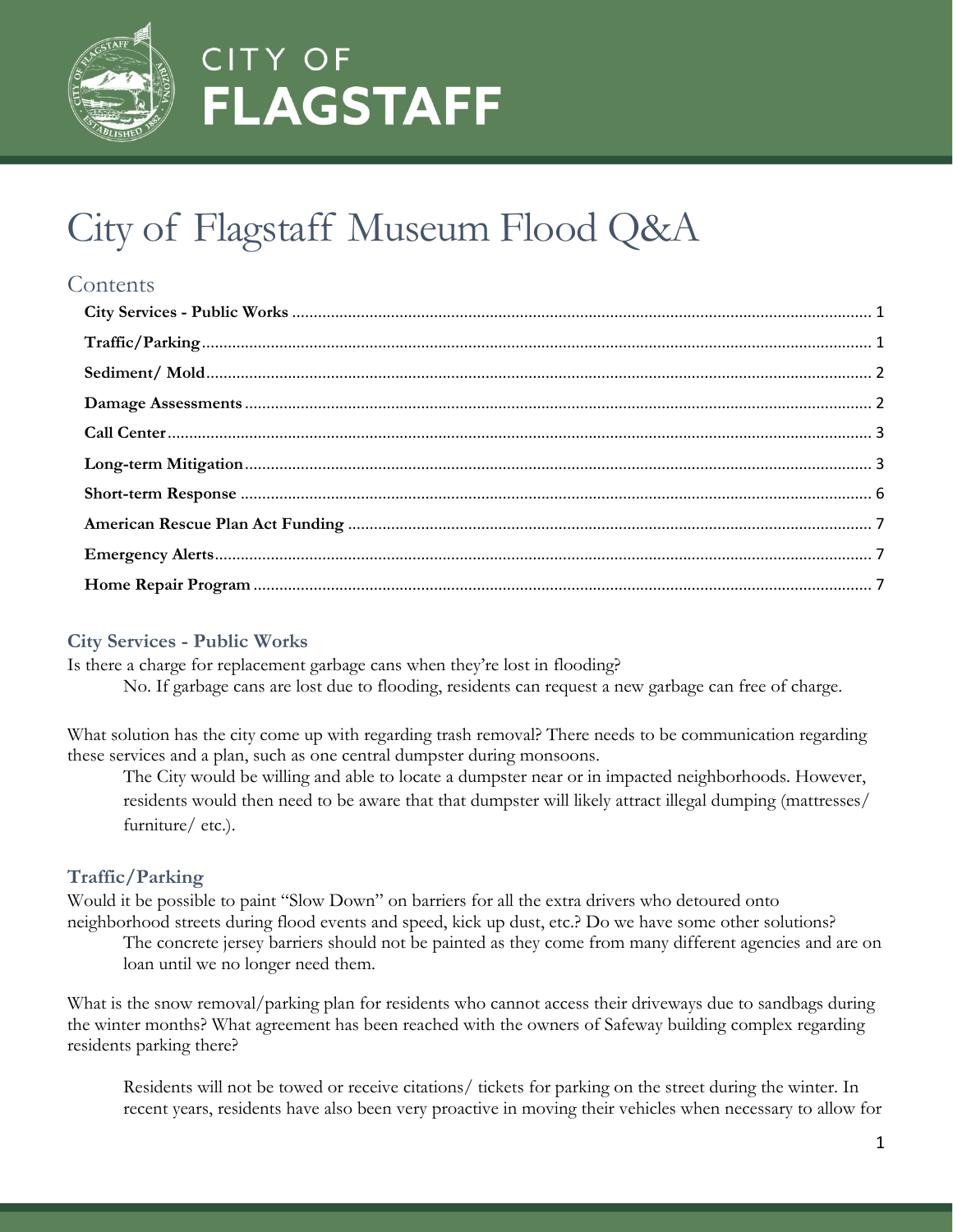

plowing. City staff are confident that Street's crews and residents can work together this winter to provide as thorough plowing services as possible given the need for street parking. The City does not have agreements with any private property to provide parking.

Where should residents park in anticipation for flooding events?

The City encourages parking on neighboring residential streets during flooding storm events.

#### <span id="page-1-0"></span>**Sediment/ Mold**

Does the city or county have plans to test the sediment and analyze for harmful health effects?

The city does not regulate air quality – that is within the jurisdiction of the Arizona Department of Environmental Quality (ADEQ). The city asked ADEQ about these concerns and ADEQ indicated that it does not appear that the dust particulate or the composition of the dust is of concern or harmful to humans. ADEQ outlined some specific items that could cause the dust to be hazardous, in particular if there was chemical storage or metals in the burn area that were compromised. As far as we know this is not the case. As a recommendation, ADEQ suggests dust mitigation strategies over soil sampling.

This may include strategic clean-up timeframes (early morning, later in the evening) to reduce exposure, community outreach to replace home air filters regularly and dust suppression (water trucks) while removing sediment.

Why are there still substantial amounts of sediment on sidewalks and public property in the Sunnyside neighborhood?

The City operates street sweeping machines at a high frequency after flooding events to remove sediment as quickly as possible. A significant number of passes is sometimes required by the street sweeper to remove very fine sediment. Sidewalks are the responsibility of the adjacent property owner(s).

#### <span id="page-1-1"></span>**Damage Assessments**

- Where can residents view public infrastructure replacement costs, including a breakdown of specific costs? The City of Flagstaff has sustained over \$845,000 in damage to its public infrastructure (drainage system, stormwater system and roads) within the Museum Flood Area.
- How are public infrastructure costs are calculated?

The estimated repair costs are calculated by registered professional engineers and other trained staff.

How was the damage for the Flagstaff Unified School District accounted for in the damage assessments? Flagstaff Unified School District applied separately to the Arizona Department of Emergency and Military Affairs. Their damage is not included in the City's public infrastructure or private damage reporting.

The city's damage assessments only look at damage that can be seen and not damage (mold) inside the walls. This is an assertion from residents. They have continuously expressed concern about mold.

The damage costs include an estimated cost of the repair or replacement. Inspectors are including this in an estimated cost. Please note however that this is just an estimate.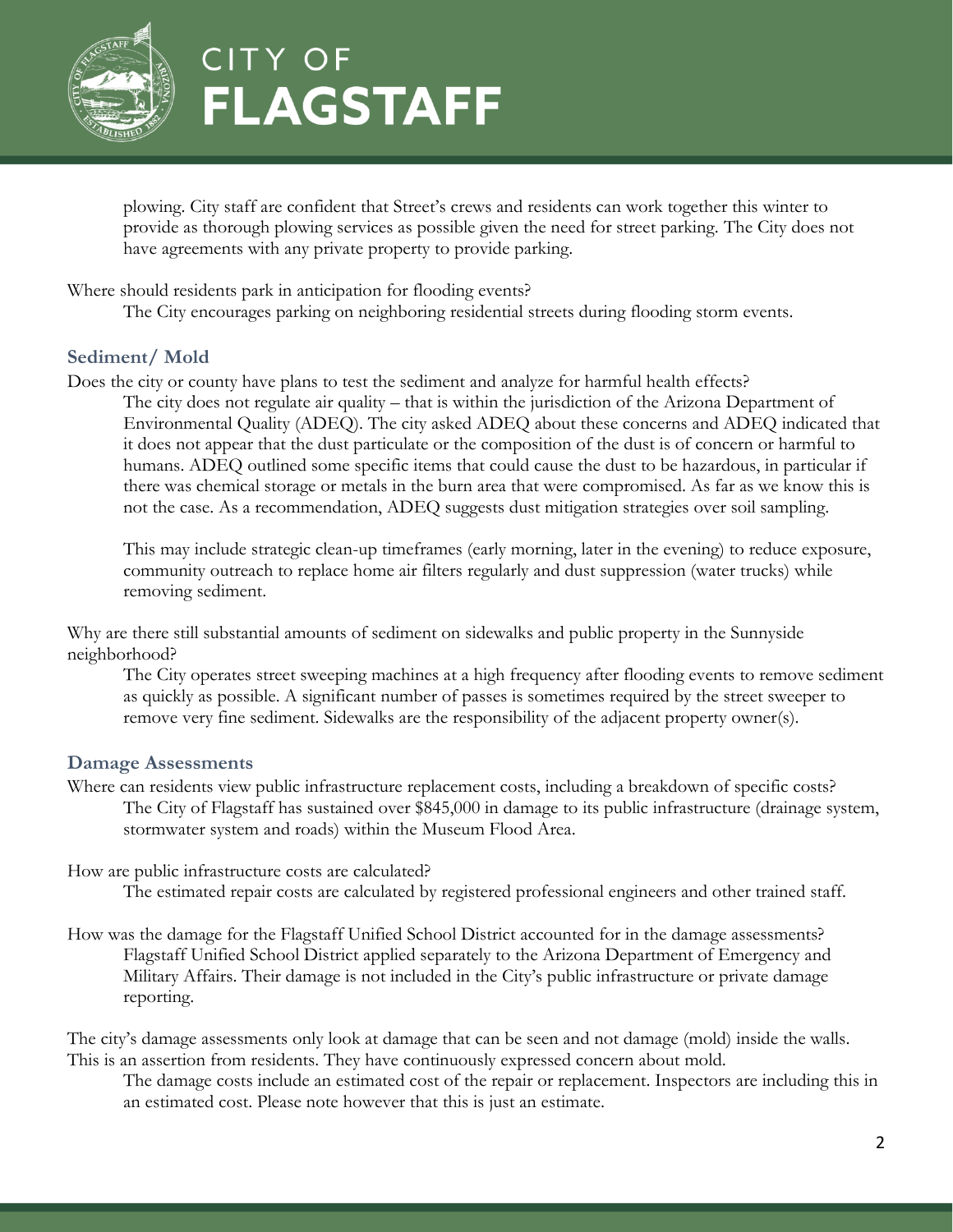

Damage assessments take place sometimes a week after the damage and after residents have cleaned up much of the mess. Can the assessors accept photos taken immediately after the damage?

Yes, the damage assessment inspector will accept photos of the damage. Inspectors have done this in several instances.

Can aggregated private assessed damage be made public? Also, can individuals get access to their individual damage reports?

Individuals may contact Amy Palmer at apalmer@flagstaffaz.gov to request a copy of the flood assessment for their personal residence. If individuals have requested a flood assessment and it has not been scheduled, please phone the Call Center at 928-679-8525.

How is the cost established for a home's damage assessment? Costs are determined by estimated replacement or repairs based on current material and labor costs.

Could the City overlay the addresses where assessments have been completed over the entire flood area? Volunteers could approach the houses that are in the area and that haven't had assessments completed. Inspectors did walk the streets after the first flood event, but there has not been a repeat effort following the August 17th event. There was an outreach effort in the Sunnyside area where informational packets were hand-delivered to each property including how to ask for an assessment. If individuals would like to report private property damage as a result of flooding, please call the Call Center at 928-679-8525.

#### <span id="page-2-0"></span>**Call Center**

Residents expressed a desire to be able to have their complaints and concerns logged and numbered when they call the Museum Fire flooding hotline. They want to be able to track the progress of a solution online.

City Leadership is reviewing options related to logging and tracking concerns and will provide updates as available.

#### <span id="page-2-1"></span>**Long-term Mitigation**

Is the city currently, or planning to divert water down Monte Vista? If so, will the channel be covered? Neither the City nor the County "divert" water to any street or neighborhood. Flood mitigation measures are installed in a way that does not adversely impact other residents. There is no plan to divert water down Monte Vista. Long-term mitigation measures are still being analyzed by a large group of engineers and hydrologists. No design has been created for a comprehensive mitigation through Sunnyside, though there is the intent to provide comprehensive mitigation in the near future.

Is the city considering diverting flood water west in Sunnyside and then down West St?

Neither the City nor the County "divert" water to any street or neighborhood. Flood mitigation measures are installed in a way that does not adversely impact other residents. There is no plan to divert water down West St. Long-term mitigation measures are still being analyzed by a large group of engineers and hydrologists. No design has been created for a comprehensive mitigation through Sunnyside, though there is the intent to provide comprehensive mitigation in the near future.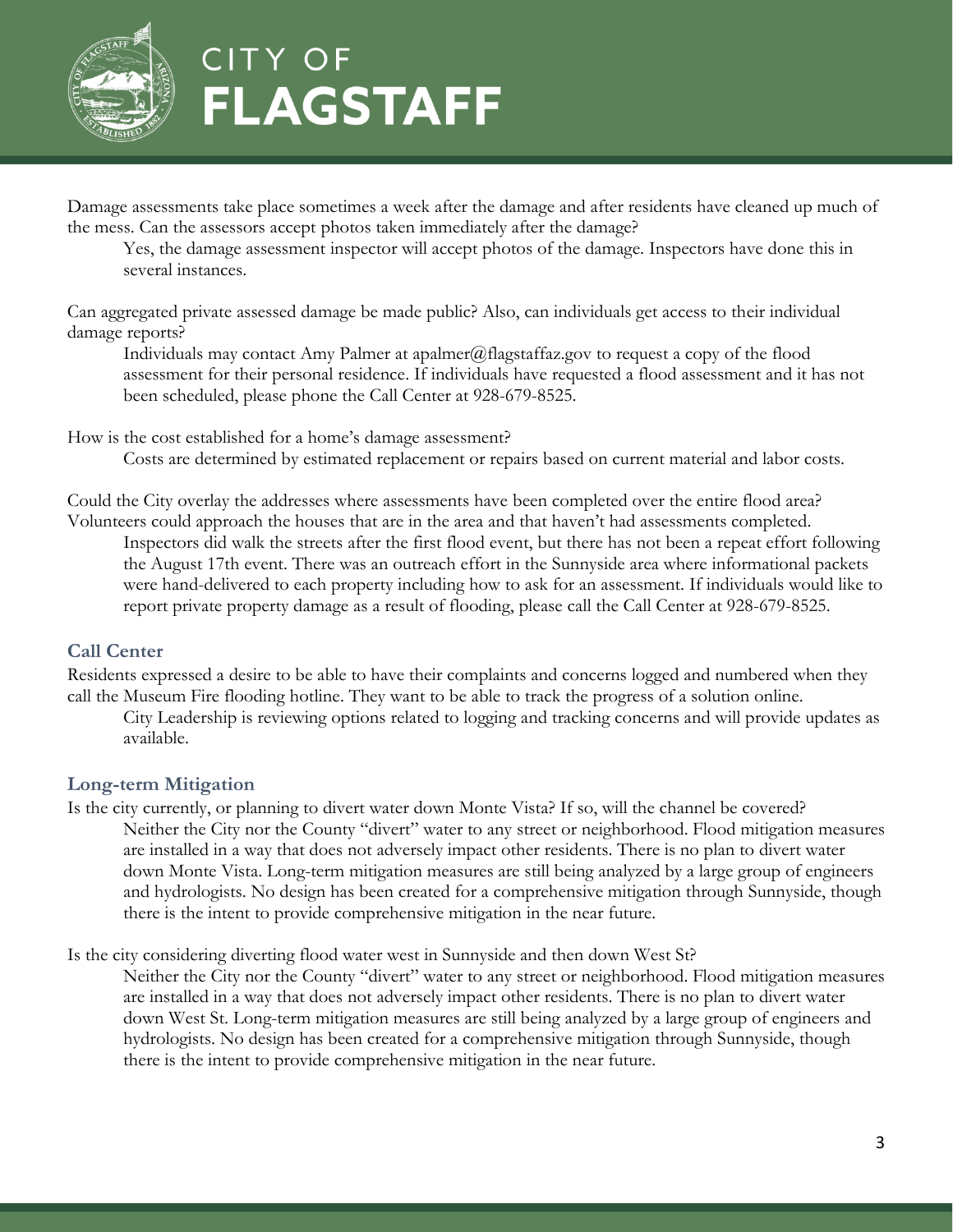

Will the channel in Sunnyside be lined with concrete?

No long-term mitigation designs have been completed. There is a design for a concrete channel between Cedar Ave. and Dortha Ave., this is intended to move the maximum amount of water in a very tight space. The channel pre-flood was non-native upland grasses and a large quantity of trash. The concrete channel will not replace any sensitive or rare species and is required for the larger long-term mitigation.

Could properties be used to implement permanent solutions and be part of the overall mitigation structure? Private property acquisition is being assessed but is currently only a viable mitigation in rare cases, there is no expectation of large-scale private property acquisition.

What "conceptual ideas" are the city and county moving forward with after the engineering summit? What are the short, mid and long-term mitigation plans the city has?

Short term mitigation will continue to be sandbag and barrier placement to reduce public safety risk and property damage. Long term mitigation may consist of improving the existing stormwater infrastructure as well as upstream sediment and flood detention and retention above Linda Vista Drive. More details will be forthcoming after feasibility and concept studies are completed by both the City and the County.

Who decides what streets become the main floodways and how is this decision reached? Where is the city at with the "concept" to put in diversion channels and retention or attenuation ponds?

All potential mitigation options are being evaluated for technical, financial, cultural and environmental feasibility. No streets are intentionally "picked" to be floodways, the 2019 hydrologic model indicates which streets are most likely to see floodwaters based on topography.

Could the City provide residents with guidance regarding design, permitting, sustainability, and possibly funding for masonry walls or flood gates to replace sandbags and barriers?

This is in progress. Engineering is working on standard details for flood gates and guidance on permitting of flood walls. Updates will be given as available.

Would the proposed detention basins at Killip or other areas be underground or above ground? If they are not underground, how could children and pets be protected from an open body of floodwater?

The Killip basins are proposed to be aboveground and will be fenced for public safety during flood events (similar to other detention and retention basins). They are designed to drain in 36 hours after a storm event.

Has there been a formal adverse impact analysis done for any of the sandbagging or concrete barrier placement done over the last two years? If so, who completed the analysis, when was it completed and how to we obtain a copy of this?

Such an analysis has not been conducted to date but will likely be part of the feasibility analysis that is being conducted as part of determining the feasibility of various long-term mitigation strategies.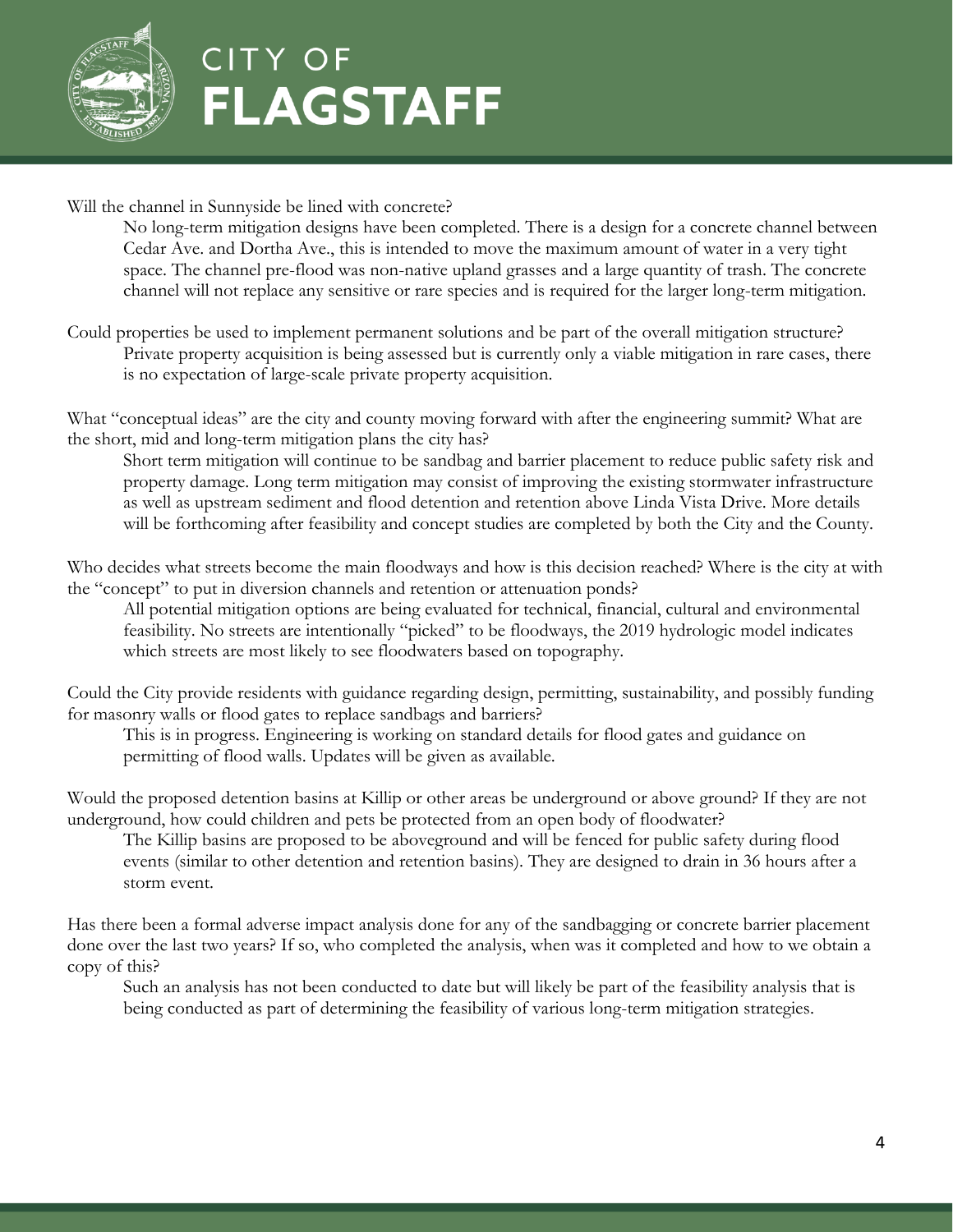

What will the city be doing to secure funding for these plans?

The City is evaluating all available funding options from local, state and federal sources, as well as using existing budget capacity within the Stormwater section. The City's Grants and Contracts Team has been busy working to get reimbursed through various agencies for expenditures and applying for new grant opportunities to get projects done, including:

- Working with the Federal Emergency Management Agency (FEMA) and the Arizona Department of Emergency and Military Affairs (DEMA) to submit projects (a 60-day report for each event) and then get reimbursed.
- Working with the Federal Highway Administration (FHWA) and the Arizona Department of Transportation (ADOT) Emergency Relief Program to submit eligible road work projects for funding.
- Working to submit eligible response projects, match, new equipment, etc. to the Arizona Department of Forestry and Fire Management (DFFM) (House Bill 2001) through Coconino County.
- Applied for and received a Pre-Disaster Mitigation grant for the Flagstaff Urban Trail System (FUTS) Low Water Crossing Flooding Repair at Route 66 behind Blimpies in the amount of \$19,671.
- Submitted two Notice of Intents for the Building Resilient Infrastructure and Communities (BRIC) Hazard Mitigation Grant and have been approved to submit an application for a) Linda Vista Culver Upsizing, b) South Mt. Elden Flood Mitigation Project.
- Submitting yet-to-be-determined flooding projects for the 4524 Hazard Mitigation Grant and the fiscal year 2021 Post Fire Hazard Mitigation Grant programs.

Has the city been working with any outside engineering firms to get a new set of eyes and fresh ideas on mitigation plans?

The City has been working with several local and statewide engineering and hydrologic firms on different solutions throughout the Museum Fire Flood area.

Could the National Civilian Community Corps (AmeriCorps) be utilized for future flood response & recovery work?

Two Americorps groups (American Conservation Experience and Arizona Conservation Corps) have been working with the City and County from the time of the fire to the present.

Is the owner of the gas line behind the homes on Appalachian participating in flood mitigation efforts? The corporation that owns the gas line has been included in conversations on flood mitigation effects with the City and the Coconino County Flood Control District (FCD).

How are engineering plans responding to the changes in topography of the Spruce Ave Wash after the August 17<sup>th</sup> storm and will the models be updated? Can the updated models then be shared with the public?

The City and the FCD are working to update the existing model as part of the feasibility analysis of the various long-term mitigation strategies.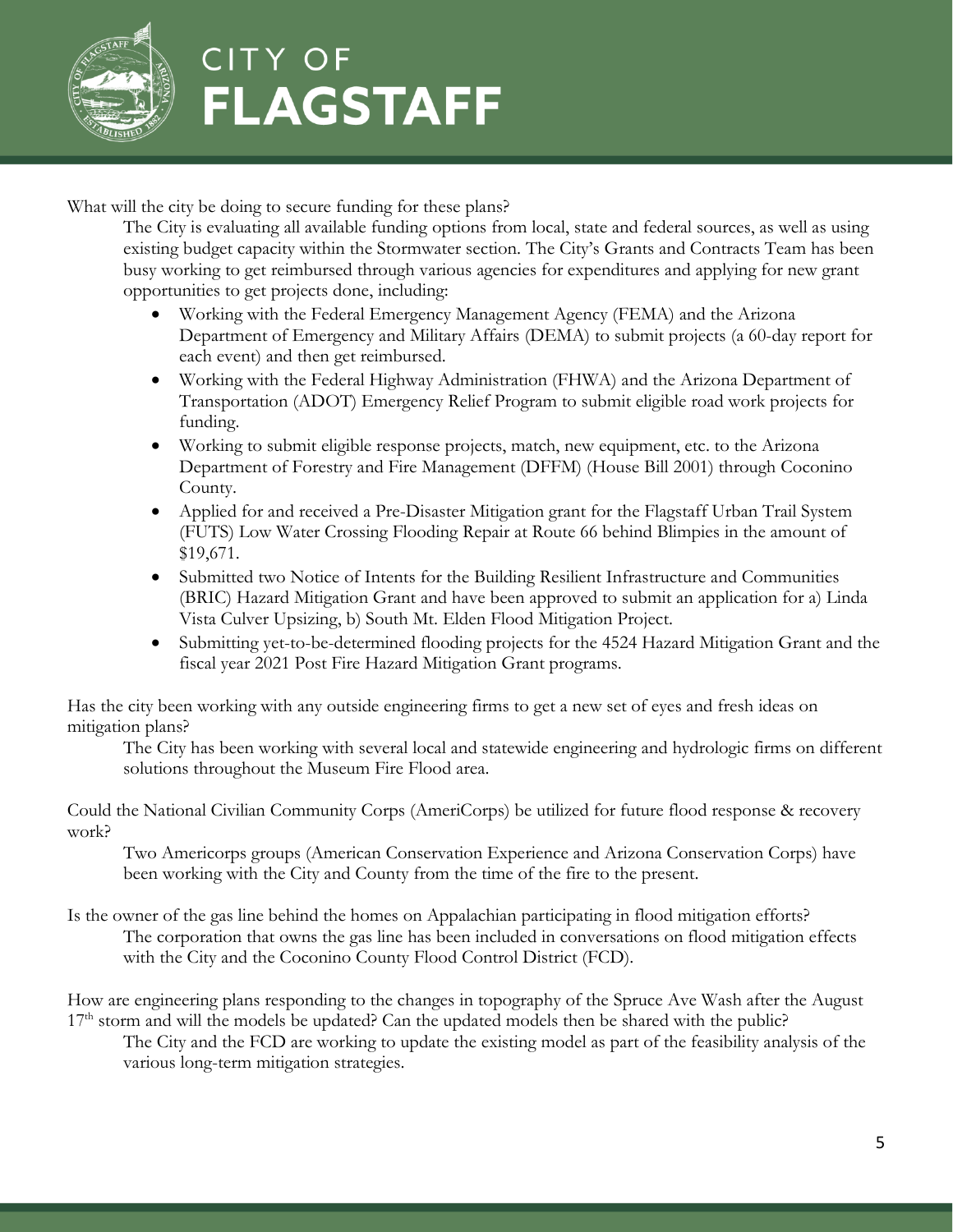

One resident reported that in 1999/2000 a curb & gutter project was started in Sunnyside (and apparently up the hill as well) but that the city didn't finish Linda Vista, Paradise, and Main St. The feeling is that curbs and gutters are vital to safely moving water through. Is this correct?

At no time did the limits of improvements within the Sunnyside Neighborhood extend up either Linda Vista or Paradise. The City has made great strides in providing curbs and gutters, sidewalks and roadway improvements including underground water, sewer and drainage upgrades over the past 20 years within the Sunnyside Neighborhood. There are some remaining improvements that need to be made in proximity to West/2nd Ave/Izabel that have been designed, and construction will occur when funding becomes available. There are also some improvements remaining in the northeast quadrant of the neighborhood on Aris, Ellen, Third St & Felice.

We are requesting the contract between FWPP and the Forest Service.

- Links to the Council meeting agenda items where FWPP agreements were presented are listed below.
- 1/15/2013 U.S. Forest Service [Coconino National Forest for Forest Bond #405 \(](http://cityweb.flagstaffaz.gov/agendaquick/agenda_publish.cfm?dsp=agm&seq=379&rev=9&id=&form_type=AG_MEMO&beg_meetmth=1&beg_meetyr=2012&end_meetmth=12&end_meetyr=2017&mt=ALL&sstr=Watershed%20Protection&dept=ALL&hartkeywords=&sortby=f.form_num,%20f.rev_num&fp=ADVSRCH&StartRow=1)*Flagstaff [Watershed Protection Project](http://cityweb.flagstaffaz.gov/agendaquick/agenda_publish.cfm?dsp=agm&seq=379&rev=9&id=&form_type=AG_MEMO&beg_meetmth=1&beg_meetyr=2012&end_meetmth=12&end_meetyr=2017&mt=ALL&sstr=Watershed%20Protection&dept=ALL&hartkeywords=&sortby=f.form_num,%20f.rev_num&fp=ADVSRCH&StartRow=1)*)
- 1/19/2016 Flagstaff Watershed Protection Project (FWPP) Phase I and Phase II, Dry Lake Hills Preparation, [Participating Agreement Supplemental Project Agreement \(PA-SPA\), with US Forest](http://cityweb.flagstaffaz.gov/agendaquick/agenda_publish.cfm?dsp=agm&seq=1992&rev=1&id=&form_type=AG_MEMO&beg_meetmth=1&beg_meetyr=2012&end_meetmth=12&end_meetyr=2017&mt=ALL&sstr=Watershed%20Protection&dept=ALL&hartkeywords=&sortby=f.form_num,%20f.rev_num&fp=ADVSRCH&StartRow=21)  [Service \(Coconino National Forest\)](http://cityweb.flagstaffaz.gov/agendaquick/agenda_publish.cfm?dsp=agm&seq=1992&rev=1&id=&form_type=AG_MEMO&beg_meetmth=1&beg_meetyr=2012&end_meetmth=12&end_meetyr=2017&mt=ALL&sstr=Watershed%20Protection&dept=ALL&hartkeywords=&sortby=f.form_num,%20f.rev_num&fp=ADVSRCH&StartRow=21)
- 2/7/2017 Modification One to Flagstaff Watershed Protection Project (FWPP): Supplemental [Project Agreement \(SPA\) \(13-PA-11030420-013\) with the US Forest Service \(USFS\)](http://cityweb.flagstaffaz.gov/agendaquick/agenda_publish.cfm?dsp=agm&seq=2541&rev=1&id=&form_type=AG_MEMO&beg_meetmth=1&beg_meetyr=2012&end_meetmth=12&end_meetyr=2017&mt=ALL&sstr=Watershed%20Protection&dept=ALL&hartkeywords=&sortby=f.form_num,%20f.rev_num&fp=ADVSRCH&StartRow=41)
- 5/1/2018 Flagstaff Watershed Protection Project (FWPP) Supplemental Project Agreement (SPA) [18-PA-11030408-002 with the US Forest Service, Coconino National Forestry](http://cityweb.flagstaffaz.gov/agendaquick/agenda_publish.cfm?dsp=agm&seq=3282&rev=1&id=&form_type=AG_MEMO&beg_meetmth=1&beg_meetyr=2012&end_meetmth=12&end_meetyr=2023&mt=ALL&sstr=Watershed%20Protection&dept=ALL&hartkeywords=&sortby=f.form_num,%20f.rev_num&fp=ADVSRCH&StartRow=41)
- [Dry Lake Hills Integrated Resource Service Contract](https://www.flagstaff.az.gov/DocumentCenter/View/70847/FWPP-Contract-Project-Map) Project Map

#### <span id="page-5-0"></span>**Short-term Response**

Can the city place barriers and sandbags on every corner throughout the flooding area? Some residents believe that this will help move water into the street and away from their homes.

The City has hired engineers to evaluate the need for barriers and sandbags along the entire Museum Flood area. This is continually evaluated with every storm event or change in conditions.

What assistance will be provided to residents for sandbag and jersey barrier removal after monsoon season? The City/ FCD do not recommend removing sandbag after monsoon season. Possible risk of flooding outside of monsoon season persists and likely will for several years.

Is the city going to remove them and help replace sandbags as they degrade?

The City/ FCD do not recommend removing sandbag after the monsoon season. Possible risk of flooding outside of the monsoon season persists and likely will for several years. Sandbag maintenance has been supported by Coconino County.

What is the status for how long these sandbags are intended to stay in place?

Significant forest recovery is not anticipated within the next 5-10 years. Some form of mitigation will likely need to be in place even after long-term mitigation measures are constructed. The extent of